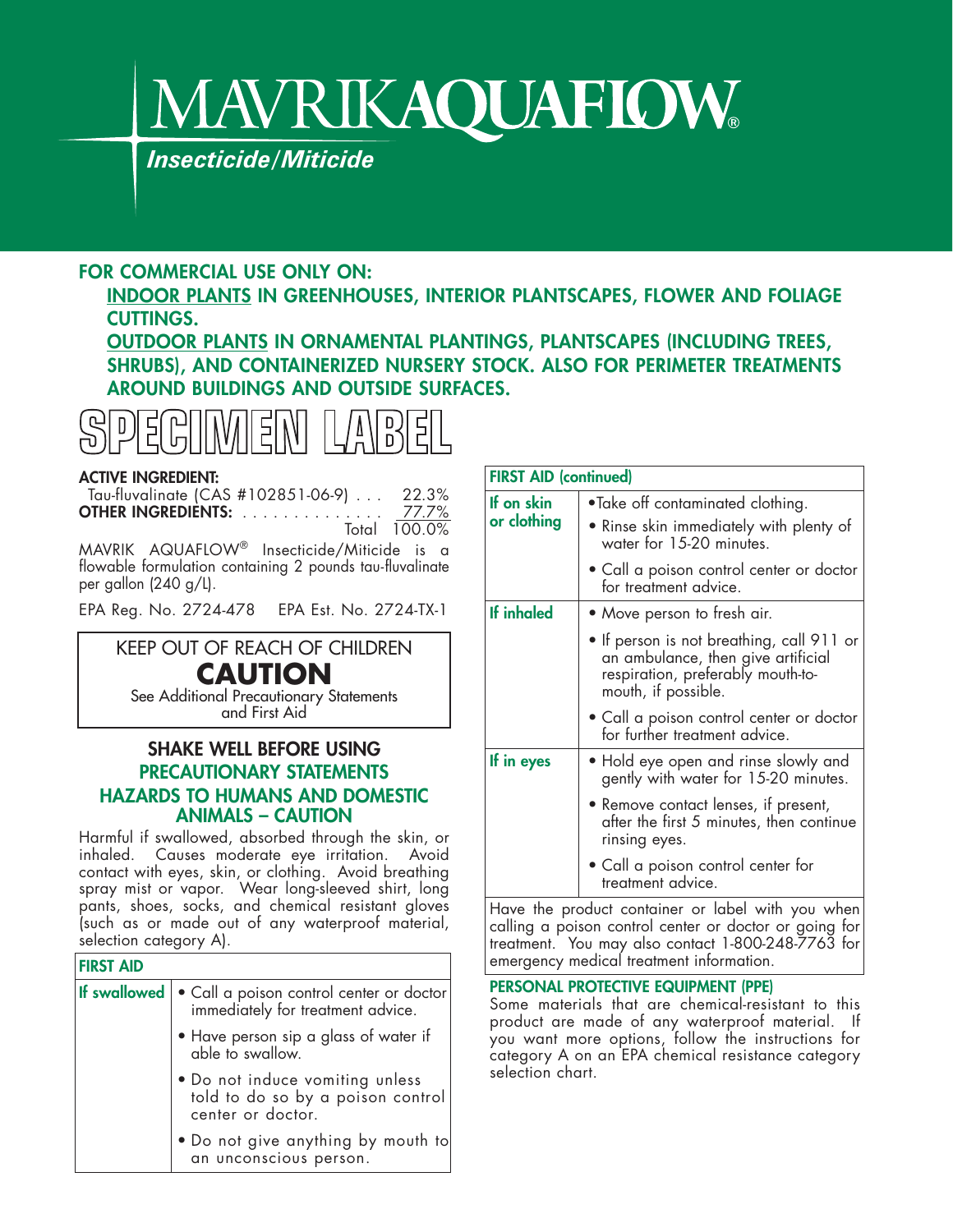All mixers, loaders, applicators and other handlers must wear:

- Long-sleeved shirt and long pants
- Shoes plus socks
- Chemical-resistant gloves, and
- A NIOSH approved respirator with a dust/mist filter with MSHA/NIOSH approval number prefix TC-21C or R, P, or HE filter.

See Engineering Controls for additional requirements.

Follow manufacturer's instructions for cleaning/maintaining PPE. If no such instructions for washables exist, use detergent and hot water. Keep and wash PPE separately from other laundry.

Discard clothing or other absorbent materials that have been drenched or heavily contaminated with this product's concentrate. Do not reuse them.

#### **ENGINEERING CONTROLS STATEMENTS:**

When handlers use closed systems or enclosed cabs in a manner that meets the requirements listed in the Worker Protection Standard (WPS) for agricultural pesticides [40 CFR 170.240 (d) (4-6)], the handler PPE requirements may be reduced or modified as specified in the WPS.

IMPORTANT: When reduced PPE is worn because a closed system is being used, handlers must be provided all PPE specified above for "applicators and other handlers" and have such PPE immediately available for use in an emergency, such as a spill or equipment breakdown.

#### **USER SAFETY RECOMMENDATIONS**

User should wash hands before eating, drinking, chewing gum, using tobacco, or using the toilet.

User should remove clothing/PPE immediately if pesticide gets inside. Then wash thoroughly and put on clean clothing.

User should remove PPE immediately after handling this product. Wash the outside of gloves before removing. As soon as possible, wash thoroughly and change into clean clothing.

#### **ENVIRONMENTAL HAZARDS**

This product is toxic to fish and aquatic organisms. This product is toxic to honey bees if bees are exposed to direct application. However, dried residues of this product are non-toxic to honey bees. Treat during nonforaging periods to minimize adverse effects. Do not apply directly to water or to areas where surface water is present or to intertidal areas below the mean high water mark. Use with care when applying in areas adjacent to any body of water. Drift and runoff from treated areas may be hazardous to fish and aquatic organisms in adjacent aquatic sites. Do not apply when weather conditions favor drift from the target area. Do not contaminate water when cleaning equipment or disposing of equipment washwaters.

#### **PHYSICAL/CHEMICAL HAZARDS**

Do not use or store near heat or open flame.

#### **STORAGE AND DISPOSAL**

Do not contaminate water, food, or feed by storage or disposal.

**Pesticide Storage:** Store in a cool, dry place. Pesticides must be stored in a secured area away from other products, food, or feed. Keep pesticide storage areas clean. Always store pesticides in the original container. If a leaky container must be contained within another, mark the outer container to identify the contents. In case of a spill or leak, soak up with soil or other absorbent material. Do not use caustic agents.

**Pesticide Disposal:** To avoid wastes, use all material in this container by application according to label directions. If wastes cannot be avoided, offer remaining product to a waste disposal facility or pesticide disposal program (often such programs are run by state or local governments or by industry).

**Container Handling:** Non-refillable container. Do not reuse or refill this container. Triple rinse as follows. Empty the remaining contents into application equipment or a mix tank and drain for 10 seconds after the flow begins to drip. Fill the container ¼ full with water and recap. Shake for 10 seconds. Pour rinsate into application equipment or a mix tank or store rinsate for later use or disposal. Drain for 10 seconds after the flow begins to drip. Repeat this procedure two more times. Then offer for recycling if available or puncture or dispose of in a sanitary landfill, or if allowed by state and local authorities by burning. If burned, stay out of smoke.

#### **DIRECTIONS FOR USE**

It is a violation of Federal Law to use this product in a manner inconsistent with its labeling.

Do not apply this product in a way that will contact workers or other persons, either directly or through drift. Only protected handlers may be in the area during application. For any requirements specific to your State or Tribe, consult the agency responsible for pesticide regulation.

#### **AGRICULTURAL USE REQUIREMENTS**

Use this product only in accordance with its labeling and with the Worker Protection Standard, 40 CFR Part 170. This Standard contains requirements for the protection of agricultural workers on farms, forests, nurseries, and greenhouses, and handlers of agricultural pesticides. It contains requirements for training, decontamination, notification, and emergency assistance. It also contains specific instructions and exceptions pertaining to the statements on this label about personal protective equipment (PPE), and restricted-entry interval. The requirements in this box only apply to uses of this product that are covered by the Worker Protection Standard.

Do not enter or allow worker entry into treated areas during the restricted entry interval (REI) of 12 hours.

PPE required for early entry to treated areas that is permitted under the Worker Protection Standard and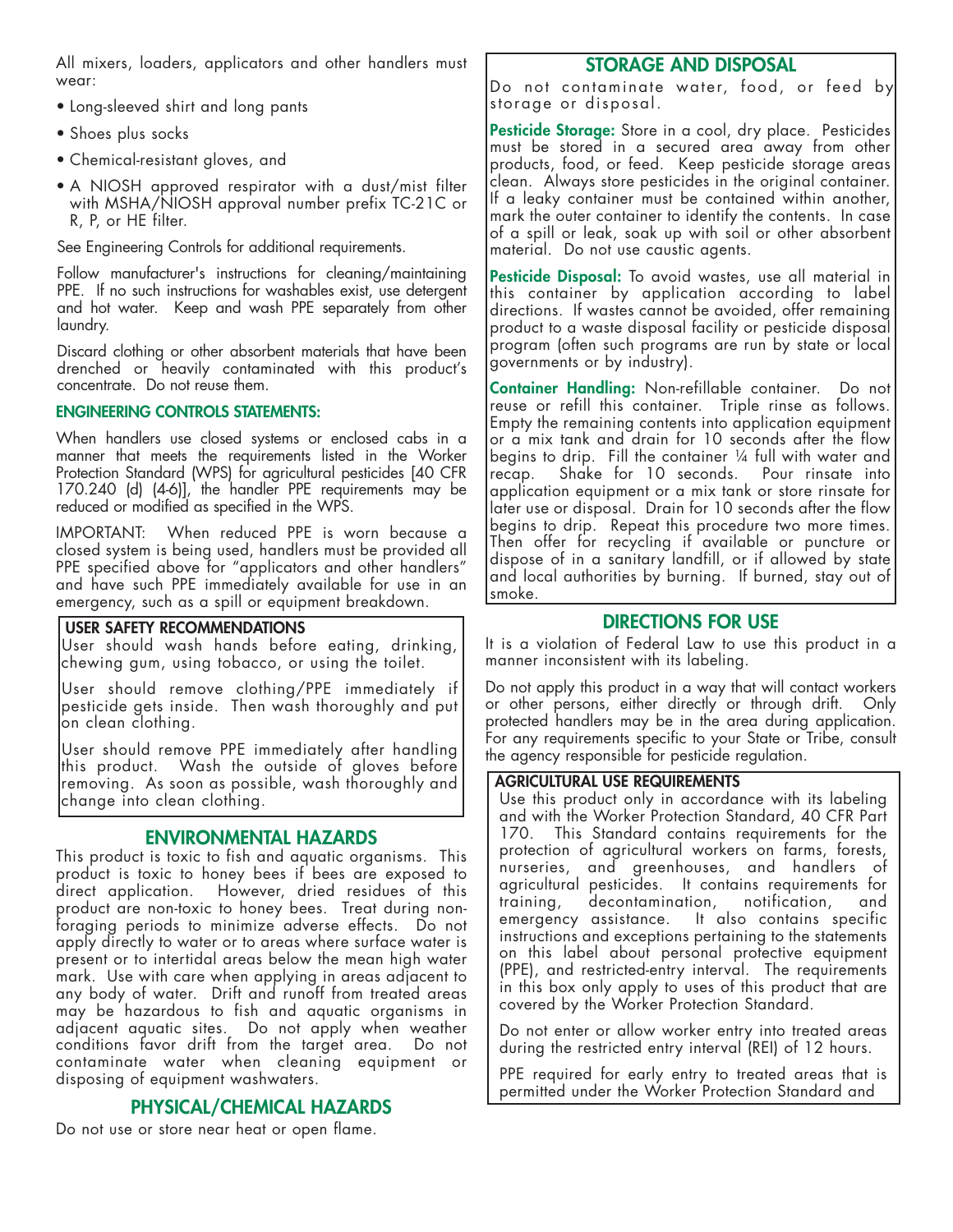that involves contact with anything that has been treated, such as plants, soil, or water is:

- Coveralls
- Chemical-resistant gloves made of any waterproof material
- Shoes plus socks

#### **NON-AGRICULTURAL USE REQUIREMENTS**

The requirements in this box apply to uses of this product that are NOT within the scope of the Worker Protection Standard for agricultural pesticides (40 CFR Part 170).

The WPS applies when this product is used to produce agricultural plants on farms, forests, nurseries, or greenhouses.

Keep unprotected people, children, and pets out of treated area until spray has dried. Some sensitive pets eating or coming in contact with freshly treated plants may demonstrate vomiting and respiratory distress.

Do not apply this product through any type of irrigation system. Not for broadcast use in nurseries. Not for use on sod farms, on grass grown for seed, or on golf course turf. Do not apply this product by aerial application.

#### **GENERAL DIRECTIONS**

MAVRIK AQUAFLOW® Insecticide/Miticide (MAVRIK AQUAFLOW®) controls insects and controls or suppresses mite pests when used at labeled rates. MAVRIK AQUAFLOW® works primarily through contact action, good spray coverage is necessary. Treat when pests are immature or at a susceptible stage and populations are manageable, before plant damage occurs. Repeat applications as needed, according to

the specific use directions given in this label. Residues of MAVRIK AQUAFLOW® can continue to control certain insect pests for a week or longer. Growth dilution, climatic variables, and pest habits determine re-treatment needs.

Dilute MAVRIK AQUAFLOW® in sufficient water to give thorough spray coverage based on previous experience. For best results under varying conditions, a range of use rates is recommended for most uses. Select the higher rates when pest pressure or damage potential is severe. The lower rates often give acceptable economic results. Buffer spray water to pH 5-7, if necessary.

For severe mite infestations, use the highest rate of MAVRIK AQUAFLOW® and use an acaricide in an alternate treatment program. The use of a spreadersticker, insecticidal soaps, or piperonyl butoxide may improve control of mites and some insects, such as, whiteflies, aphids, thrips, and mealybugs. MAVRIK AQUAFLOW® may be used as a tank-mix. The more stringent product label will apply when tank-mixing two products. When MAVRIK AQUAFLOW® is tank-mixed with wettable powders, add powders to the tank first using good agitation. Check for physical and biological compatibility prior to use.

Dried residues of MAVRIK AQUAFLOW® are non-toxic and non-repellent to honey bees. Treat during non-foraging periods to minimize adverse effects.

Consult your local extension office, pest management consultant, or a Wellmark International specialist for guidance in selecting a rate and timing schedule or tank mix combination that has demonstrated good performance under specific conditions. Follow all use directions and precautions for products used in tank mix.

| <b>CROP/SITE</b>                                                                                                                                                                                                                                                                                                                                                                                                                                  | <b>PEST</b>                                                                                                                                                                                                                                                                                                                                                                                                                                                                                                                                            | <b>AMOUNT MAVRIK AQUAFLOW®</b><br><b>IN WATER TO MAKE</b> |                                                  | <b>SPECIFIC DIRECTIONS</b>                                                                                                                                                                                                                                                                                                                                                                                                                                                                                                                                                                                                                                                                                                                                                                        |  |  |
|---------------------------------------------------------------------------------------------------------------------------------------------------------------------------------------------------------------------------------------------------------------------------------------------------------------------------------------------------------------------------------------------------------------------------------------------------|--------------------------------------------------------------------------------------------------------------------------------------------------------------------------------------------------------------------------------------------------------------------------------------------------------------------------------------------------------------------------------------------------------------------------------------------------------------------------------------------------------------------------------------------------------|-----------------------------------------------------------|--------------------------------------------------|---------------------------------------------------------------------------------------------------------------------------------------------------------------------------------------------------------------------------------------------------------------------------------------------------------------------------------------------------------------------------------------------------------------------------------------------------------------------------------------------------------------------------------------------------------------------------------------------------------------------------------------------------------------------------------------------------------------------------------------------------------------------------------------------------|--|--|
|                                                                                                                                                                                                                                                                                                                                                                                                                                                   |                                                                                                                                                                                                                                                                                                                                                                                                                                                                                                                                                        | 100 Gal.                                                  | 5 Gal.                                           |                                                                                                                                                                                                                                                                                                                                                                                                                                                                                                                                                                                                                                                                                                                                                                                                   |  |  |
| For Outdoor Applications: Use lower rates and greater re-treatment intervals for light to moderate insect pressures. Use higher rates and shorter<br>re-treatment intervals for green peach aphids, unexposed insects and heavy pressures of other insects. Mite suppression can be obtained using the<br>lower rate; for more residual control of mites, use up to 10 fl oz/100 gal water. For maximum mite control, tank mix with an acaricide. |                                                                                                                                                                                                                                                                                                                                                                                                                                                                                                                                                        |                                                           |                                                  |                                                                                                                                                                                                                                                                                                                                                                                                                                                                                                                                                                                                                                                                                                                                                                                                   |  |  |
| Perimeter<br>Treatments to<br>include Outside<br>Surfaces                                                                                                                                                                                                                                                                                                                                                                                         | Aphids, Thrips, Mites, Clover<br>Mites, Two-Spotted Spider Mites,<br>Whiteflies, Mealybugs, Leaf-<br>Feeding Caterpillars (i.e., Tent,<br>Orlando, Gypsy Moth, Bagworm,<br>Canker Worm, etc.), Ticks, Brown<br>Dog Ticks, American Dog Ticks,<br>Deer Ticks, Fleas, Ants, Fire Ants,<br>Crickets, Armyworms, Cutworms,<br>Springtails (Collembola),<br>Adelgids, Mosquitoes, Chiggers*,<br>Earwigs, Lygus Plant Bugs,<br>Beetles (Flea, Cucumber, Elm Leaf),<br>Leafhoppers, Weevils*<br>(Strawberry Root, Obscure Root,<br>Blackvine Root), Psyllids, | $4-10$ fl oz                                              | $0.2 - 0.5$ fl oz<br>$(1.3 - 3.0)$<br>teaspoons) | Apply MAVRIK AQUAFLOW® to perimeters and outside<br>surfaces of residential, non-commercial, and commercial<br>buildings such as industrial offices, institutional buildings,<br>private homes, duplexes, townhouses, condominiums,<br>house trailers, apartment complexes, carports, garages,<br>storage sheds, patios.<br>Apply MAVRIK AQUAFLOW® using a low pressure,<br>coarse fan spray, applied in even bands to surfaces and<br>perimeters where pests are a problem. Apply the spray<br>mixture at a volume equivalent to 5 gallons per 1,000<br>square feet. Depending on the severity of pest<br>infestations, a re-treatment may be necessary at 7-14<br>days. Apply no more than 4 times per month or no more<br>than 20 times per year. Typical re-treatment interval is 28<br>days. |  |  |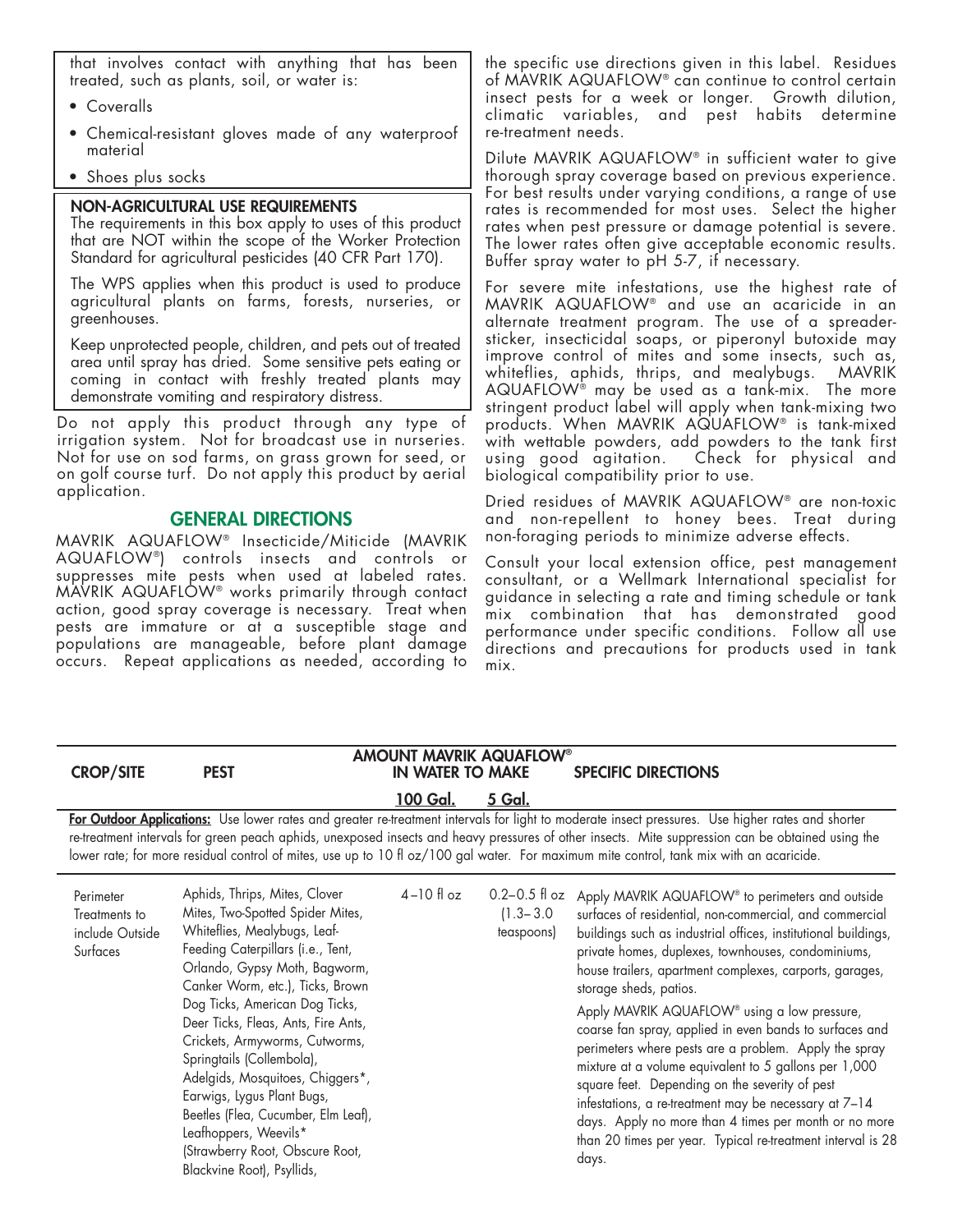| <b>CROP/SITE</b>                                          | <b>PEST</b>                                                                                                                                                                                                                                                                                                                                                                                                                                                                                                                                       | <b>AMOUNT MAVRIK AQUAFLOW®</b><br><b>IN WATER TO MAKE</b> |                                                  | <b>SPECIFIC DIRECTIONS</b>                                                                                                                                                                                                                                                                                                                                                                                                                                                                                                                                                                                                                                                                                                                                                                    |
|-----------------------------------------------------------|---------------------------------------------------------------------------------------------------------------------------------------------------------------------------------------------------------------------------------------------------------------------------------------------------------------------------------------------------------------------------------------------------------------------------------------------------------------------------------------------------------------------------------------------------|-----------------------------------------------------------|--------------------------------------------------|-----------------------------------------------------------------------------------------------------------------------------------------------------------------------------------------------------------------------------------------------------------------------------------------------------------------------------------------------------------------------------------------------------------------------------------------------------------------------------------------------------------------------------------------------------------------------------------------------------------------------------------------------------------------------------------------------------------------------------------------------------------------------------------------------|
|                                                           |                                                                                                                                                                                                                                                                                                                                                                                                                                                                                                                                                   | <b>100 Gal.</b>                                           | 5 Gal.                                           |                                                                                                                                                                                                                                                                                                                                                                                                                                                                                                                                                                                                                                                                                                                                                                                               |
| Outdoor Application continued:                            |                                                                                                                                                                                                                                                                                                                                                                                                                                                                                                                                                   |                                                           |                                                  |                                                                                                                                                                                                                                                                                                                                                                                                                                                                                                                                                                                                                                                                                                                                                                                               |
| Perimeter<br>Treatments to<br>include Outside<br>Surfaces | Millipedes*, American<br>Cockroaches, Smoky Brown<br>Cockroaches, Oriental<br>Cockroaches, Boxelder Bugs,<br>Spiders, Silverfish, Firebrats,<br>Chinch Bugs, Asian Lady<br>Beetles*, Sowbugs, Glassy-Wing<br>Sharpshooters, Stink Bugs, Bark<br>Scorpions                                                                                                                                                                                                                                                                                         | $4-10$ fl oz                                              | $0.2 - 0.5$ fl oz<br>$(1.3 - 3.0)$<br>teaspoons) | Perimeter applications are made to a band of soil<br>and/or vegetation 6 to 10 feet wide around and<br>adjacent to the structure. Higher volumes of water may<br>be needed if mulch or leaf litter is present or foliage is<br>dense. These sites may include refuse dumps, vegetation<br>areas, soil, trunks of woody ornamentals, and fence lines<br>adjacent to or around the structure, and other areas<br>near a structure where pests congregate or have been<br>seen.                                                                                                                                                                                                                                                                                                                  |
|                                                           | * Except in California                                                                                                                                                                                                                                                                                                                                                                                                                                                                                                                            |                                                           |                                                  | Surface applications can be made to all outside surfaces<br>of structures listed above and includes porches, window<br>and door frames, eaves, and foundations. Apply as a<br>crack and crevice treatment using a pinstream nozzle to<br>pest harborage sites. Refrain from applying to the point<br>of runoff.                                                                                                                                                                                                                                                                                                                                                                                                                                                                               |
| Containerized<br>Nursery Stock-<br>Outdoors               | Aphids, Thrips, Mites, Clover<br>Mites, Whiteflies, Leaf-Feeding<br>Caterpillars (i.e., Tent, Orlando,<br>Gypsy Moth, Bagworm, Canker<br>Worm, etc.), Lygus Plant Bugs,<br>Beetles (Flea, Cucumber, Elm Leaf),<br>Leafhoppers, Earwigs, Ants,<br>Crickets, Armyworms, Cutworms,<br>Sowbugs, Chiggers*, Millipedes*,<br>Springtails (Collembola), Adelgids,<br>Mosquitoes, Glassy -Wing<br>Sharpshooters, Stink Bugs, Bark<br>Scorpions<br>* Except in California                                                                                  | $4-10$ fl oz                                              | $(1.3 - 3.0)$<br>teaspoons)                      | 0.2-0.5 fl oz For application to small, immature ornamental plants in<br>containers up to 5 gallons in size: Mix 4-10 fl oz of<br>MAVRIK AQUAFLOW® in 100 gallons of water. Apply<br>an equivalent of 100 gallons of spray solution per<br>20,000 square feet of growing area using a low<br>pressure, coarse fan spray application. Spray interval is<br>typically 14-28 days but not more than 4 applications<br>per month. Do not exceed 16 applications per year.<br>Use sufficient water to thoroughly cover the surfaces to<br>be treated. Use lower rates for light to moderate insect<br>pressure.<br>Apply spray to foliage, around base of plant, and to the<br>main trunk or stems.                                                                                                |
| Woody and<br>Herbaceous<br>Ornamentals-<br>Outdoors       | Aphids, Thrips, Mites, Clover<br>Mites, Whiteflies, Leaf-Feeding<br>Caterpillars (i.e., Tent, Orlando,<br>Gypsy Moth, Bagworm, Canker<br>Worm, etc.), Lygus Plant Bugs,<br>Beetles (Flea, Cucumber, Elm Leaf),<br>Leafhoppers, Earwigs, Ants,<br>Crickets, Armyworms, Cutworms,<br>Sowbugs, Chiggers*, Millipedes*,<br>Springtails (Collembola), Adelgids,<br>Mosquitoes, Glassy - Wing<br>Sharpshooters, Stink Bugs, Bark<br>Scorpions, Strawberry Root<br>Weevils*, Obscure Root Weevils*,<br>Blackvine Root Weevils*<br>* Except in California | $4-10$ fl oz                                              | $0.2 - 0.5$ fl oz<br>$(1.3 - 3.0)$<br>teaspoons) | Make applications to large, mature ornamental<br>specimen plants or plants in containers larger than 5<br>gallons in size. Mix 4-10 fl oz of MAVRIK<br>AQUAFLOW® in 100 gallons of water (equivalent to<br>0.2-0.5 fl oz or 1.3-3 teaspoons per 5 gallons of<br>water). Apply 100 gallons of spray solution per<br>equivalent of 20,000 square feet of growing area<br>using a low pressure, coarse fan spray application.<br>Spray interval is typically 14-28 days but not more<br>than 4 applications per month. Do not exceed 24<br>applications per year. Use sufficient water to<br>thoroughly cover the surfaces to be treated. Use<br>lower rates for light to moderate insect pressure.<br>Spray on ground around base of tree or shrub and/or<br>up main trunk or stem and foliage. |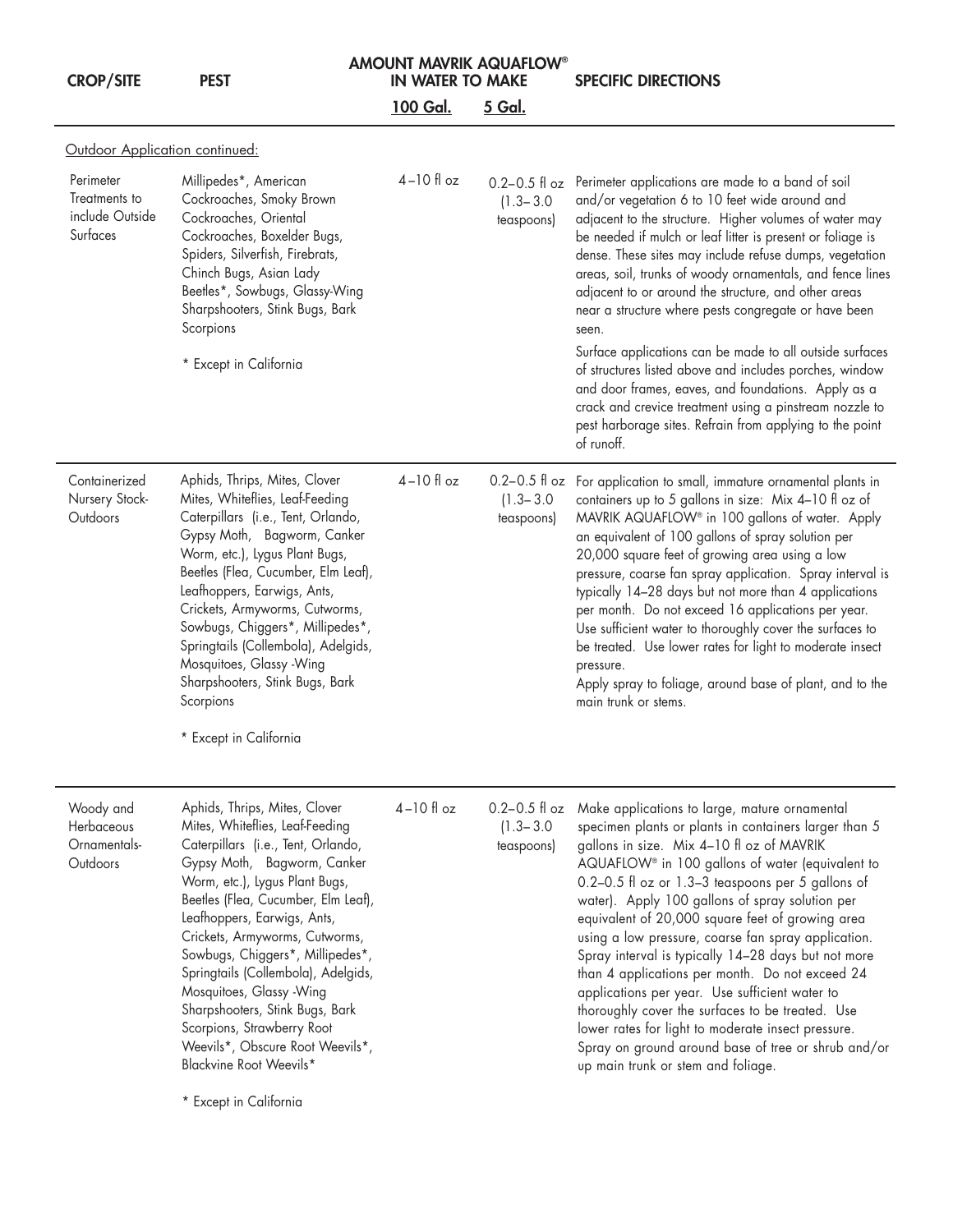| <b>CROP/SITE</b>                                       | <b>PEST</b>                                                                                                                                                                                                                                                                                    | <b>IN WATER TO MAKE</b> | <b>AMOUNT MAVRIK AQUAFLOW®</b>                    | <b>SPECIFIC DIRECTIONS</b>                                                                                                                                                                                                                                                                                                                                                                                                                                                                                                                                                                                                                                                                                                                                                                                                                                           |  |
|--------------------------------------------------------|------------------------------------------------------------------------------------------------------------------------------------------------------------------------------------------------------------------------------------------------------------------------------------------------|-------------------------|---------------------------------------------------|----------------------------------------------------------------------------------------------------------------------------------------------------------------------------------------------------------------------------------------------------------------------------------------------------------------------------------------------------------------------------------------------------------------------------------------------------------------------------------------------------------------------------------------------------------------------------------------------------------------------------------------------------------------------------------------------------------------------------------------------------------------------------------------------------------------------------------------------------------------------|--|
|                                                        |                                                                                                                                                                                                                                                                                                | 100 Gal.                | <u>5 Gal.</u>                                     |                                                                                                                                                                                                                                                                                                                                                                                                                                                                                                                                                                                                                                                                                                                                                                                                                                                                      |  |
| Eugenia and<br>Pepper Tree                             | Psyllids                                                                                                                                                                                                                                                                                       | 5-10 fl oz              | $0.25 - 0.5$ fl oz<br>$(1.5 - 3.0)$<br>teaspoons) | Apply 5-10 fl oz of MAVRIK AQUAFLOW® per 100<br>gallons of water to protect new foliage, depending on<br>pest pressure. Use the higher rate of MAVRIK<br>AQUAFLOW <sup>®</sup> for heavier infestations of psyllids. Apply<br>2 applications at 14 day intervals under heavy<br>reinfestation pressure or if new foliage is present. If<br>pruning is needed, prune the entire hedge, then delay<br>application until adults and new shoots are present.                                                                                                                                                                                                                                                                                                                                                                                                             |  |
| Ant Mound<br>Treatment                                 | Fire Ants and other mounding ant<br>pests                                                                                                                                                                                                                                                      | 10 fl oz                | $0.5$ fl oz<br>(3 teaspoons)                      | Individual ant mound treatment: Apply as drench using<br>1 gallon of spray solution per mound to control<br>mounding ant colonies, including the fire ant.<br>Thoroughly mix 2/3 teaspoons (0.1 fl oz.) of MAVRIK<br>AQUAFLOW <sup>®</sup> with 1 gallon of water. Drench the<br>mound using 1 gallon of dilution per mound. Apply the<br>dilution starting on the perimeter of the mound and<br>ending at the center of the mound until the entire mound<br>is wet but not to the point of runoff.                                                                                                                                                                                                                                                                                                                                                                  |  |
| <b>Indoor Applications</b>                             |                                                                                                                                                                                                                                                                                                |                         |                                                   |                                                                                                                                                                                                                                                                                                                                                                                                                                                                                                                                                                                                                                                                                                                                                                                                                                                                      |  |
| Greenhouse<br>Applications                             | Aphids, Thrips, Mites, Whiteflies,<br>Earwigs, Beetles (Flea, Cucumber,<br>Elm Leaf), Leafhoppers, Springtails<br>(Collembola), Adelgids, Leaf-<br>Feeding Caterpillars (i.e. Tent,<br>Orlando, Gypsy Moth, Bagworm,<br>Canker Worm, etc.),<br>Lygus Plant Bugs, Stink Bugs, Bark<br>Scorpions | $4-10$ fl oz            | $0.2 - 0.5$ fl oz<br>$(1.3 - 3.0)$<br>teaspoons)  | Broadcast, fogger, or bench applications. Mix 4-10 fl oz of<br>MAVRIK AQUAFLOW® in 100 gallons of water (equivalent to<br>0.2-0.5 fl oz per 5 gallons of water). Use a higher rate of<br>MAVRIK AQUAFLOW® for more residual activity. Apply 100<br>gallons of spray solution which will typically cover 20,000 square<br>feet of greenhouse space using a low pressure, coarse fan spray<br>for bench or broadcast applications. Spray interval is typically<br>14-28 days but not more than 4 applications per month or 16<br>applications per crop. When using ElectroStatic Spraying<br>Systems (ESS®), PulsFog®, cold foggers, or other ULV delivery<br>systems, apply the labeled amount of MAVRIK<br>AQUAFLOW <sup>®</sup> over the square footage with the<br>equipment manufacturer's requirement of water. Follow<br>manufacturer's calibration procedures. |  |
| Indoor<br>Ornamentals<br>(Interior<br>Plantscapes      | Aphids, Whiteflies, Thrips, Mites,<br>Earwigs, Beetles (Flea, Cucumber,<br>Elm Leaf), Leafhoppers,<br>Springtails (Collembola),<br>Adelgids, Leaf-Feeding<br>Caterpillars (i.e. Tent, Orlando,<br>Gypsy Moth, Bagworm, Canker<br>Worm, etc.), Lygus Plant Bugs,<br>Stink Bugs, Bark Scorpions  | $4-10$ fl oz            | $(1.3 - 3.0)$<br>teaspoons)                       | 0.2-0.5 fl oz Mix 0.1-0.25 fl oz of MAVRIK AQUAFLOW <sup>®</sup> in 2.5<br>gallons of water (equivalent to 0.2-0.5 fl oz per 5<br>gallons of water). Apply 5 gallons of spray solution<br>per 1,000 square feet using a low pressure, coarse<br>fan spray for plantscape applications.                                                                                                                                                                                                                                                                                                                                                                                                                                                                                                                                                                               |  |
| Flower and<br><b>Foliage Cuttings</b><br>(for Dipping) | Mealybugs, Aphids,<br>Two-Spotted Spider Mites                                                                                                                                                                                                                                                 | 5 fl oz                 | $0.25$ fl oz<br>(1.5)<br>teaspoons)               | Immerse basket of cuttings into a diluted solution of<br>MAVRIK AQUAFLOW <sup>®</sup> until thoroughly wet (usually 1<br>minute or less).                                                                                                                                                                                                                                                                                                                                                                                                                                                                                                                                                                                                                                                                                                                            |  |